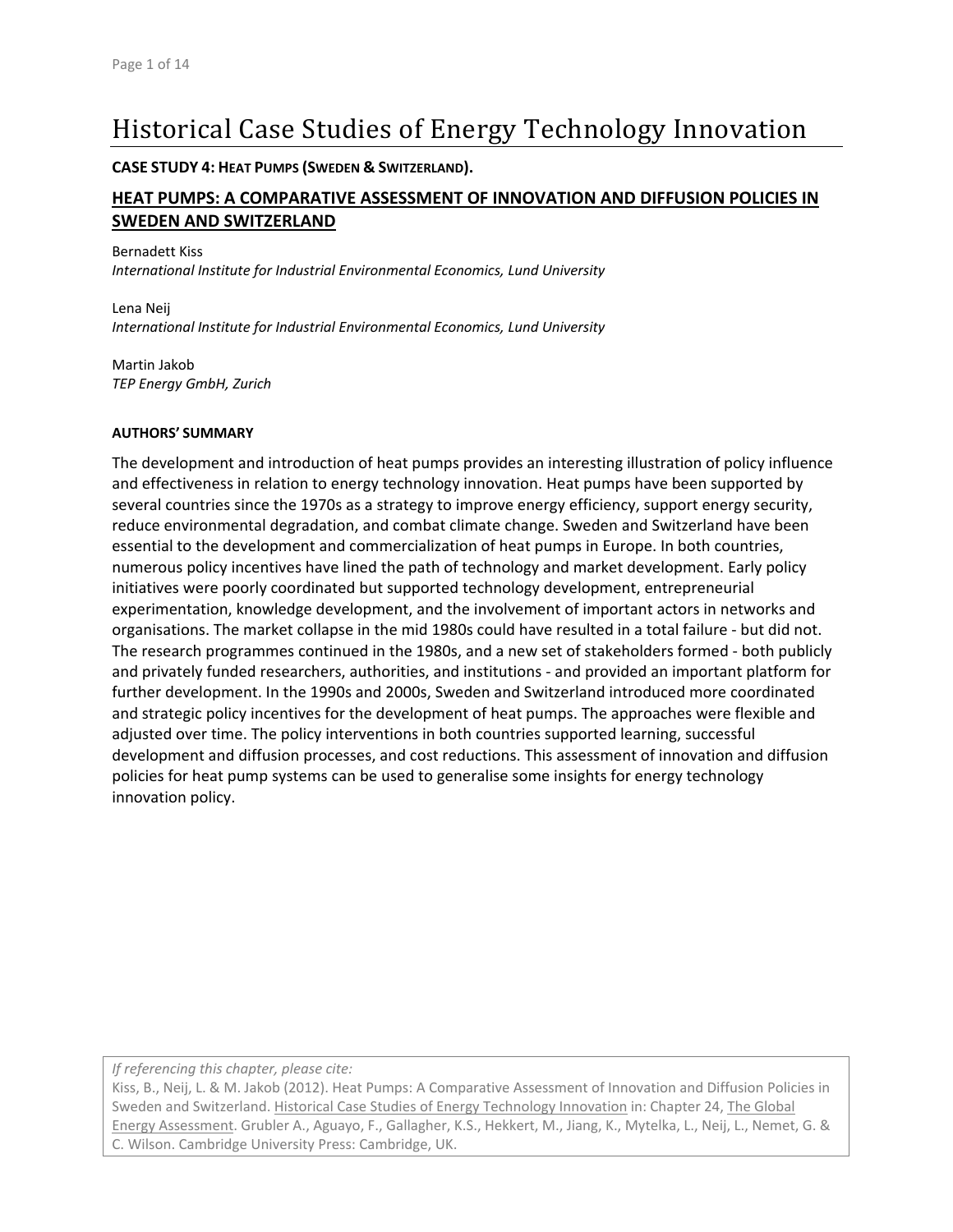# **1 INTRODUCTION**

This paper presents the results and the policy programmes being applied to introduce and commercialize heat pumps, focusing on ground source heat pumps for residential space and hot water heating. Heat pumps are of interest since they have been supported by several countries since the 1970s as a strategy to improve energy efficiency, support energy security, reduce environmental degradation and combat climate change (IEA, 2008). Two countries, essential for the development and commercialisation of heat pumps in Europe, are Sweden and Switzerland. Since the early 1970s the number of installed heat pumps in Sweden and Switzerland has been rapidly growing, and as a result these two countries have the highest number of ground source heat pumps per capita and per land area respectively (EGEC, 2009). An important underlying reason may be that the two countries have had energy systems with similar characteristics, particularly a substantial supply of electricity for heating in the 1970s and 1980s. Heat pumps were therefore seen as energy efficiency measures rather than a means of substituting electricity for fossil fuels at the point of use.

Heat pump systems offer an energy efficient solution as they use 'free energy' (the solar energy stored in the earth) to provide heating, cooling, and hot water for homes. A heat pump moves heat from a low temperature heat source (i.e., bedrock, surface soil, water and outdoor air) to a higher temperature heat sink (i.e., the indoor space). Heat pumps are usually characterized by their heat sources (air, water and ground) and/or by the mediums between which they transfer heat (air-to-air, air-to-water, waterto-air, water-to-water). Ground source heat pumps (GSHPs) are a variant of either water-to-air or waterto-water heat pumps. Depending on the available land areas and the soil/rock types, GSHPs can be installed horizontally (soil), vertically (bedrock) or in a pond/lake. The most common heat pumps are motor‐driven (electrically‐powered or gas‐fuelled). The ratio of thermal energy gained to electric power used is called the Coefficient of Performance (COP) and is in the order of 2.5 ‐ 5. So if electrical space heating is replaced by a heat pump, considerable electricity will be saved. If a heat pump replaces an alternative heating system, savings will depend on the configuration of that system, including its conversion efficiency and distribution losses.

# **2 MARKET DEVELOPMENT OF GROUND SOURCE HEAT PUMPS**

#### **2.1 Market growth**

The heat pump market took off during the 1980s following the oil crisis in the late 1970s (see Figure 1 and Figure 2). In Sweden, more than 900,000 heat pumps have been sold by Swedish heat pump companies since the early 1980s (SVEP, 2009). As of 2010, approximately 98% of the heat pumps sold serve the residential market, with most of the sales being small heat pumps (<20kW) for single family houses. Reports show that ground source heat pumps add value to properties (Boverket, 2008; Energimyndigheten, 2009). Until the mid 2000s, ground source heat pumps dominated market sales, constituting on average 45% of heat pumps sold each year with annual growth rates between 1993 and 2006 exceeding 30% (SVEP, 2009). Since 2000, the market share of air‐to‐air heat pumps has increased rapidly, and in 2008 air-to-air heat pumps consisted of more than 60% of total sales (see Figure 1). Exports have also represented a significant share of sales. According to interviews with manufacturers, in the mid 2000s approximately 40‐50% of total Swedish production was exported.

*If referencing this chapter, please cite:*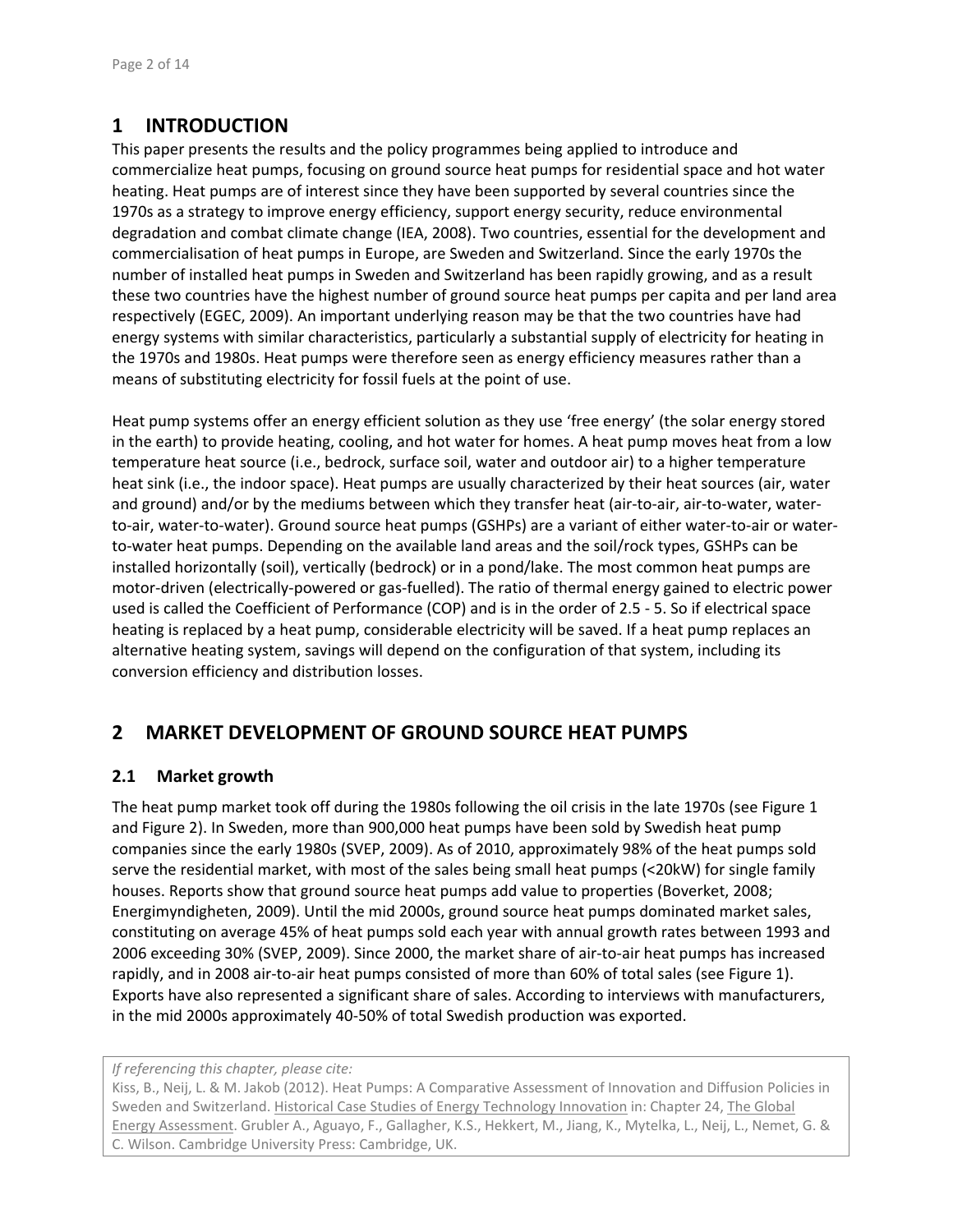

FIGURE 1. ANNUAL SALES STATISTICS OF HEAT PUMPS IN SWEDEN, 1980 - 2008, BASED ON DATA FROM THE SWEDISH **HEAT PUMP ASSOCIATION** (SVEP, 2007; NOWACKI, 2007)**.** NOTES: HP = HEAT PUMPS. GROUND SOURCE HEAT PUMPS (INSTALLED IN SINGLE FAMILY HOUSES) PROVIDED 3.9% OF THE TOTAL DEMAND FOR SPACE AND WATER HEATING IN 1990. THIS HAD RISEN TO AROUND 10% OF TOTAL DEMAND IN 2008 (ENERGIMYNDIGHETEN, 2008; NOWACKI, 2007).

In Switzerland, more than 180,000 heat pump units have been sold since the 1980s (FWS, 2009). Most of the sales have been small heat pumps (<20kW) predominantly installed in new single family houses. The sales of ground source heat pumps increased rapidly in the 1990s and by the mid 2000s the market share of heat pumps among space heating and domestic hot water heating systems in new homes was around 75% (Rognon, 2006). In 2009, more than 20,500 ground source heat pump systems were sold, which shows an increase of almost 20% per year since 1993 (FWS, 2009).



FIGURE 2. ANNUAL SALES STATISTICS OF HEAT PUMPS IN SWITZERLAND, 1982 - 2006 (ALL TYPES OF HEAT PUMPS), **BASED ON DATA FROM THE SWISS HEAT PUMP PROMOTION GROUP** (FWS, 2009; BASICS, 2002)**.** NOTES: HP = HEAT PUMPS. GROUND SOURCE HEAT PUMPS PROVIDED 2.4% OF THE TOTAL DEMAND FOR SPACE AND WATER HEATING IN 2000 IN THE RESIDENTIAL SECTOR. THIS HAD RISEN TO AROUND 5.4% OF TOTAL DEMAND IN 2008 (BFE, 2010).

*If referencing this chapter, please cite:*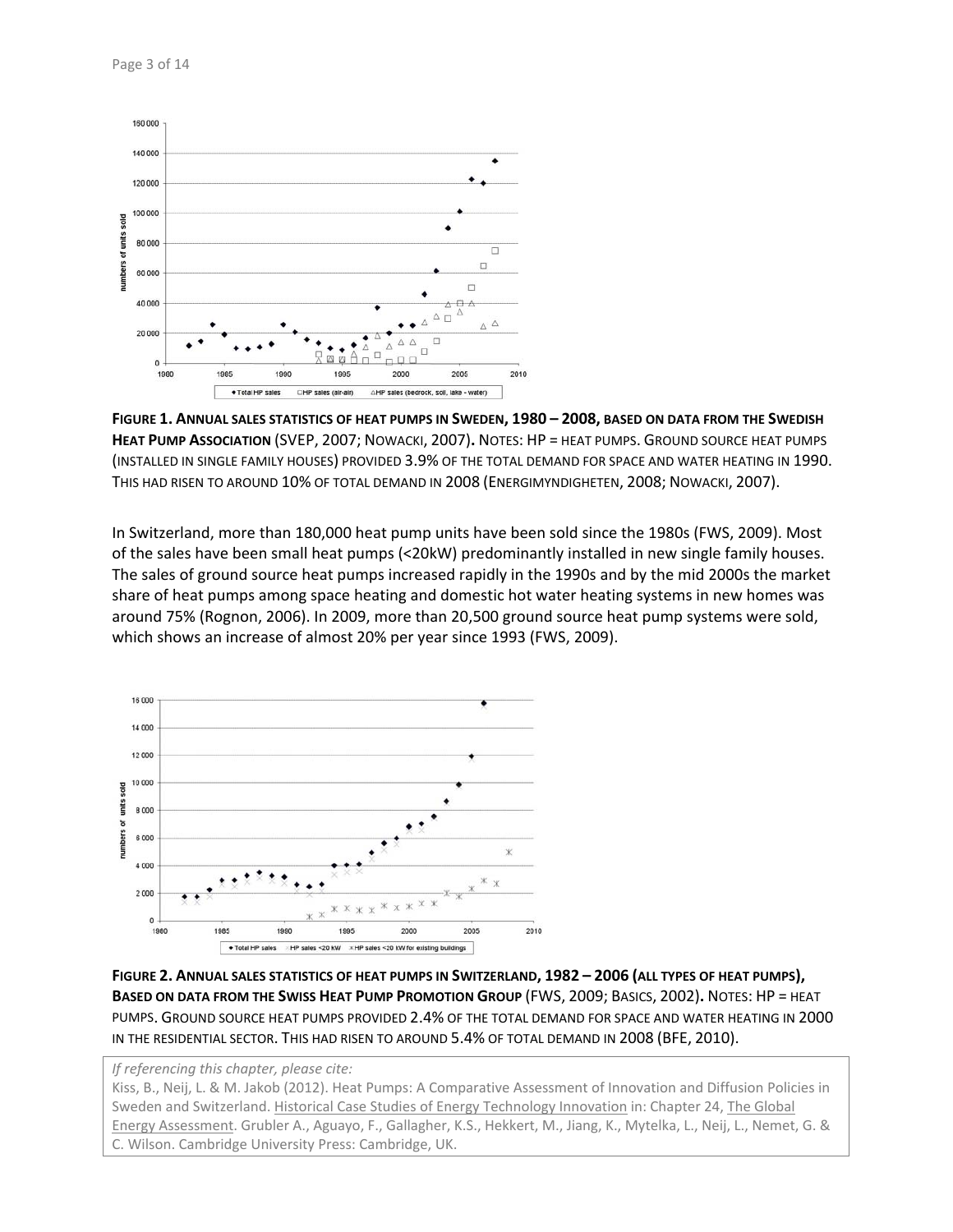## **2.2 Policy programmes**

#### *2.2.1 Early Support*

To support technology and market development, both Sweden and Switzerland introduced broad‐ ranging policy programmes which emphasized R&D and the development of heat pumps based on available components (see Table 1 and Table 2). In Sweden, R&D programmes were complemented with subsidies, favourable loans, trainings and information campaigns. Long standing Swedish experience in water well drilling also supported the early development of the emerging market as it was applicable to borehole drilling used in the installation of vertical ground source heat pumps. In Switzerland, early support focused on conferences, training and testing activities. The policy incentives attracted many new heat pump manufacturers and installers to the market, and by the early 1980s, the number of heat pump installations increased rapidly. However, in the mid 1980s the price of oil was reduced and in Sweden, government subsidies for domestic heat pumps were terminated. As a result, the demand for heat pumps decreased significantly and the market collapsed in both countries. In 1984 there were about 130 heat pump companies (manufacturers, retailers and installers) in Sweden, most of which were small and working locally. In 1986 only a few companies were left (Florin, 1987; SPK, 1986; Törnell, 2007). Moreover, several types of heat pump installed in the early 1980s were registered as technically malfunctioning (Lindeberg, 1984). To support a more stable market development, new policy instruments were introduced in the early 1990s. The foundation for further trust was based on extended research activities focusing on aspects such as quality improvement, new compressor types, optimization of heat pump systems, the reduction of refrigerant volume, computer simulations as well as replacement of "freons" by HFC and natural refrigerants. These research activities were then complemented with instruments to provide more stable market development.

#### *2.2.2 Renewed support: Sweden*

In 1993, Sweden launched a technology procurement programme for ground source heat pumps. The objective of the programme was to stimulate the development and commercialisation of innovative and high quality heat pumps. The programme aimed to bridge the gap between buyers and manufacturers, helping buyers get products better suited for their needs, and helping manufacturers reduce risks associated with developing these products. The technology procurement programme worked from the end‐use side. A specification outlining the requirements of advanced heat pumps was developed by a group of dedicated purchasers and specialists in cooperation with Swedish Agency for Economic and Regional Growth (NUTEK). The specification required a heat pump that was 30% more efficient and 30% cheaper than the existing models on the market, met high quality and reliability standards, and did not allow products using CFCs or HCFCs (stratospheric ozone depleting chemicals). A competition was announced in which manufacturers were invited to enter prototypes with features that met the requirements of the specification. The buyers' group guaranteed that at least 2,000 units would be purchased of the winning model. To ensure credibility, third party testing of the prototypes and the whole heating system was performed. (Initial difficulties in replacing CFCs / HCFCs led to a new research programme being launched in the mid 1990s).

To support a stable market development of improved heat pumps, the procurement programme was combined with additional policy incentives, such as investment subsidies, information campaigns and evaluations. In all, 25% of the procurement budget was earmarked for the evaluation of heat pump

*If referencing this chapter, please cite:*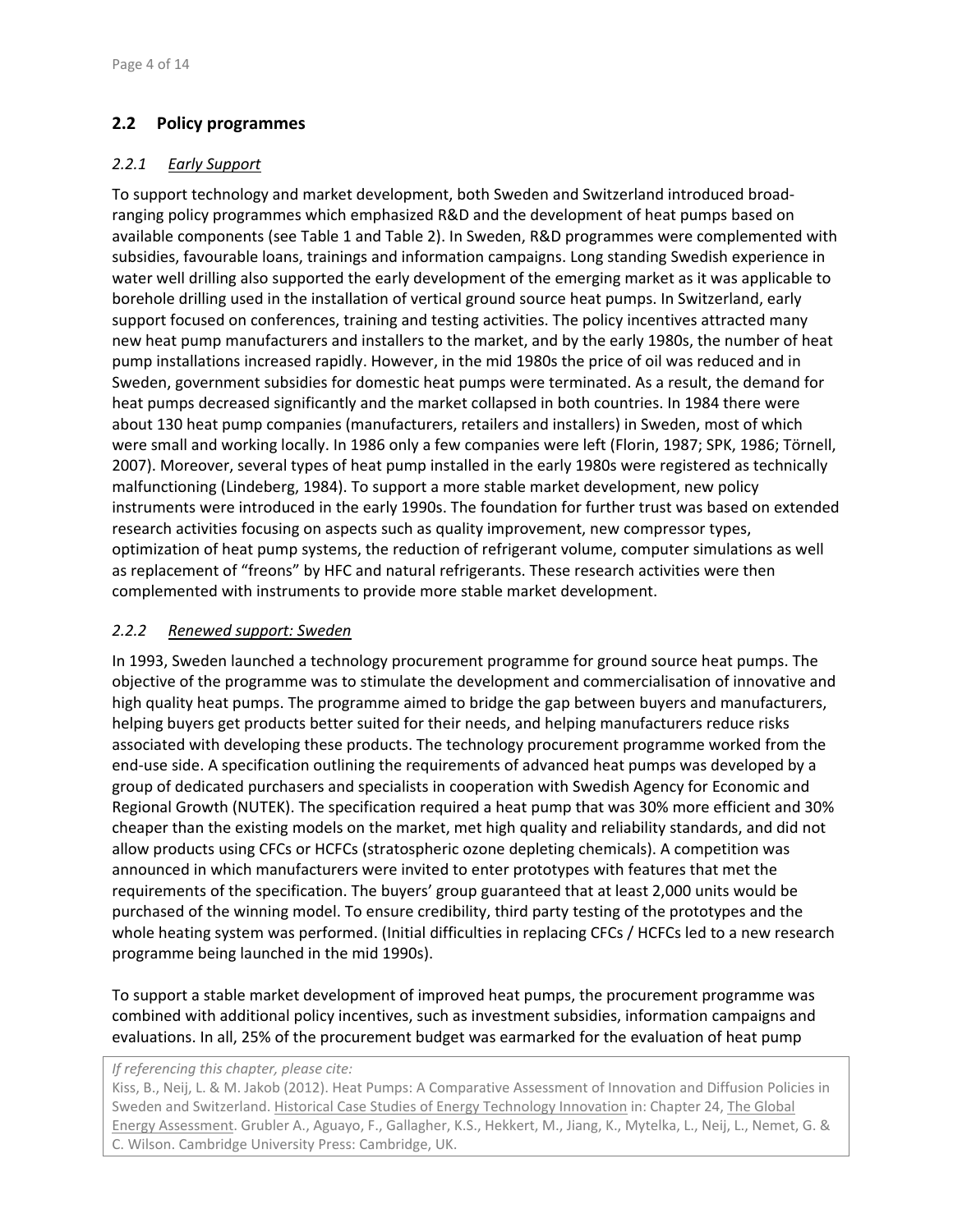installations through a test and certification programme (free tests for participants, and certification of the quality and technical performance of the heat pumps). Evaluation results were presented in articles and seminars. A further 50% of the procurement budget was allocated to information activities, including information campaigns, brochures and articles (Miljöstyrningsrådet, 2008). The procurement programme boosted demand for heat pumps with sales doubling between 1995 and 1996. Between 1996 and 2006 the number of installations of bedrock, soil and lake heat pumps increased at an average of 35% per year (SVEP, 2007). The increase in installations of heat pumps in the late 1990s and early 2000s was further supported by additional government subsidy programmes (1998‐99, 2001‐03 and 2006‐10). In 2005, a quality label for heat pumps was introduced (P‐label) as well as a standard on the installation of the geothermal system (Normbrunn‐97), including requirements for the borehole, equipment, and competence of the drillers which was also assured by a voluntary certification scheme and new certification courses for installers.

#### **TABLE 1. POLICY INSTRUMENTS AND MAJOR EVENTS RELATED TO HEAT PUMP DEVELOPMENT IN SWEDEN, 1974‐2008.**

NOTES: SEE TABLE FOOTNOTES FOR ACRONYMS. SOURCES: ÅSTRAND ET AL., 2005; NILSSON ET AL., 2005; ENERGIMYNDIGHETEN, 2007B; ENERGIMYNDIGHETEN, 2007A; ENERGIMYNDIGHETEN, 2002B; NEIJ AND ÖFVERHOLM, 2001; ENERGIMYNDIGHETEN, 2002A; SFS1997:635, 1997; NOWACKI, 2007; SVENSSON AND HAVSJÖ, 2006; SVEP, 2007; TÖRNELL, 2007.

| <b>PHASE</b>                                                                                                                                                                                      | POLICY INSTRUMENTS AND MAJOR EVENTS                                                                                                        |  |  |
|---------------------------------------------------------------------------------------------------------------------------------------------------------------------------------------------------|--------------------------------------------------------------------------------------------------------------------------------------------|--|--|
| Increasing awareness of energy<br>and environment issues<br>1974-1989                                                                                                                             | 1974: 1st seminar on heat pumps for researchers, authorities, builders and real estate owners (BFR, Vattenfall,<br>NUTEK, SP)              |  |  |
|                                                                                                                                                                                                   | 1973-1974: International Energy Agency's heat pump group                                                                                   |  |  |
|                                                                                                                                                                                                   | 1975: $1st$ energy research programme (government support)                                                                                 |  |  |
|                                                                                                                                                                                                   | 1970s: Industry and public funding for demonstration projects (Vattenfall, AGA Thermia, BFR, etc.)                                         |  |  |
|                                                                                                                                                                                                   | 1977-1985: Investment subsidies and loans for households (1977-79; 1979-80; 1980-81; 1981-83; 1983-84; 1984-<br>85)                        |  |  |
|                                                                                                                                                                                                   | 1979-1985: Energy Prototype and Demonstration Programme: energy guidance training and dissemination of<br>information (municipalities)     |  |  |
|                                                                                                                                                                                                   | 1980s: Start of testing activities (SP and industry)                                                                                       |  |  |
|                                                                                                                                                                                                   | 1987: CFC phase out, Montreal Protocol (government commitment)                                                                             |  |  |
|                                                                                                                                                                                                   | 1990- Continuous research programmes (government support)                                                                                  |  |  |
| The success story<br>1990 - 2010                                                                                                                                                                  | 1990-1995: Technology procurement programme (NUTEK) including investment subsidies and information<br>campaigns                            |  |  |
|                                                                                                                                                                                                   | late 1990s: 1 <sup>st</sup> quality label (P-label) for GSHPs (SP)                                                                         |  |  |
|                                                                                                                                                                                                   | 1998: Introduction of energy advisory offices (municipalities)                                                                             |  |  |
|                                                                                                                                                                                                   | 1998-99: Subsidies for residential houses to convert from electric heating systems to other energy sources (1998-<br>99; 2001-03; 2006-10) |  |  |
|                                                                                                                                                                                                   | 2006: 1st Swan eco-label for heat pumps (criteria development from 1998 with multiple stakeholder involvement)                             |  |  |
| BFR: Swedish Building Research (Byggforskningsrådet), after 2001 the Swedish Research Council for Environment, Agricultural<br>Sciences and Spatial Planning (Formas) was formed and included BFR |                                                                                                                                            |  |  |
| NUTEK: Swedish National Board for Industrial and Technical Development (from 1998, the Swedish Energy Agency)                                                                                     |                                                                                                                                            |  |  |
| SP: Technical Research Institute of Sweden (Sveriges Tekniska Forskningsinstitut)                                                                                                                 |                                                                                                                                            |  |  |

*If referencing this chapter, please cite:*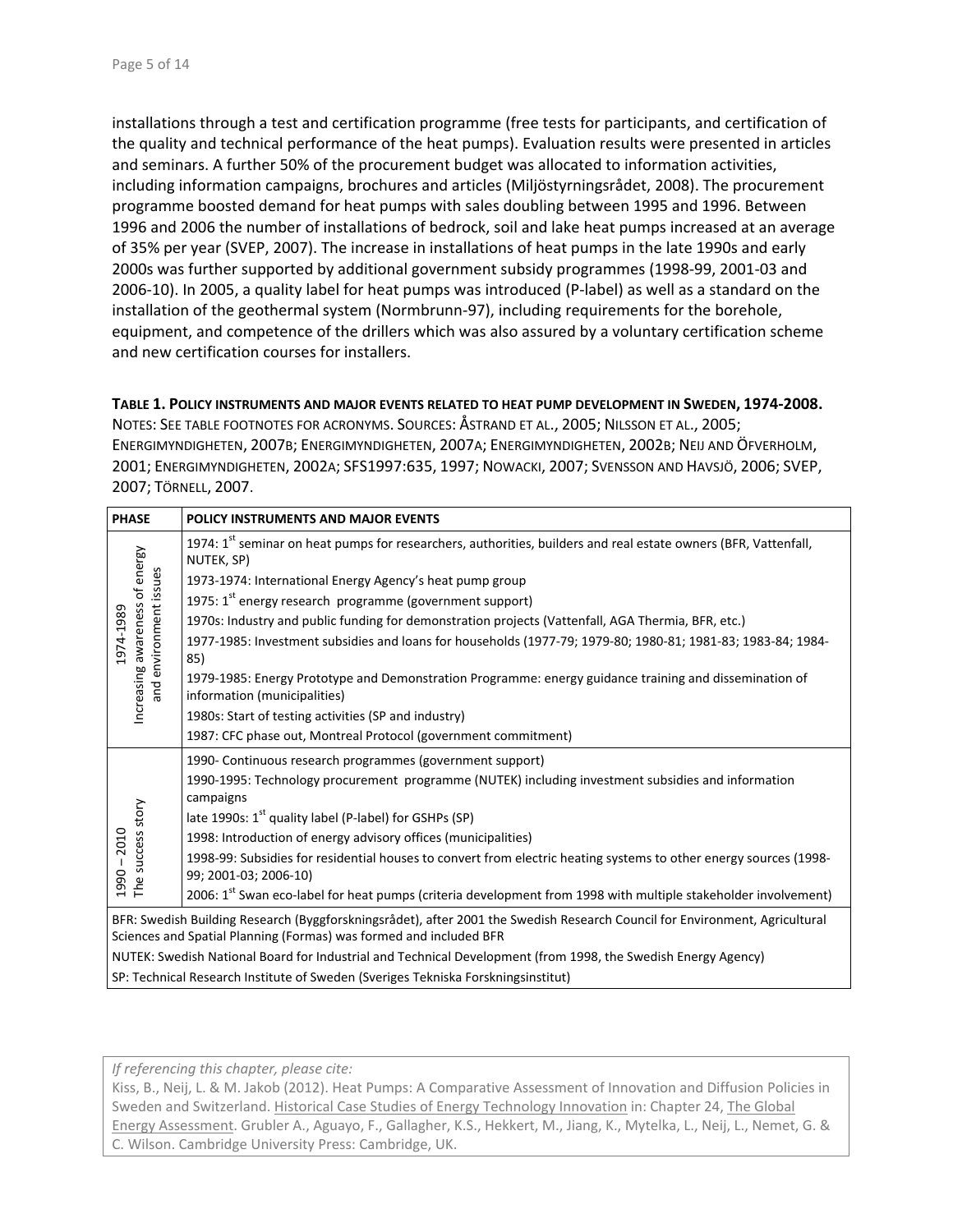#### *2.2.3 Renewed support: Switzerland*

In Switzerland, a ten year programme called "Energy 2000" was launched in 1990 by the Swiss Federal Office of Energy, followed in 2000 by the "Swiss Energy" programme. These programmes aimed at increasing the use of renewable energy and improving energy efficiency. The use of heat pumps was considered one of the promising pillars to meet quite ambitious goals. In addition to the public financed initiatives of the early 1990s, several measures financed by the private sector were launched. To a large extent, the public and private incentives were coordinated and complemented each other (Rognon, 2008; Rognon, 2006). Policy measures were also adjusted over time to support continuous technical, institutional and economic development. Moreover, several strategic and organisational measures were taken to coordinate the initiatives to support heat pumps. At the Swiss Federal Office of Energy, a position was created to coordinate research, development, technology transfer and market development of heat pumps (Rognon, 2006). In 1993, the Swiss Heat Pump Promotion Group (FWS) was constituted to coordinate market activities. This group involved heat pump producers, distributors, installers, some leading electricity utilities, sector and cantonal authorities and a professional marketing company (Zogg, 2008).

To further support technology development and quality control in the 1990s, a test centre was created in 1993 in Winterthur‐Töss. After some scepticism and reluctance, heat pump companies agreed to test their products, which increased confidence in the technology. In 1993‐1995 a public subsidy programme was launched for investing in heat pumps in existing buildings. In relative terms, sales increased significantly (by a factor two), but after the subsidy period sales declined again. Although in absolute terms, the subsidy programme did not have a tremendous impact (about 800 units were sold per year), it built up trust in the heat pump technology and was seen as a catalyser for further market development (Rognon, 2006). In 1996, marketing activities were reinforced and the first heat pump exhibition took place. In 1997, subsidy programmes and special electricity tariffs were launched by some utilities, and professional education and training were also improved. In 1998, the Swiss Retrofit Heat Pump Competition Program was launched to develop high efficiency and competitive heat pumps for heating domestic hot water. This programme brought together manufacturers, universities and other actors and was important for creating a common understanding of technology and market development.

In 1997, the canton of Zurich legally restricted the share of non-renewable energies for heating and hot water purposes in new buildings to 80% of the allowed useful energy demand per m<sup>2</sup>. Subsequently this requirement was implemented by most of the other Swiss cantons. The requirement could be satisfied either by additional insulation, by using wood or solar energy, or by using heat pumps. As electrically driven heat pumps were a cost‐effective option, this legal measure represented a strong policy incentive for the deployment of heat pumps. In 1997, to support energy efficiency and renewable energy in residential buildings, the concept of "Minergie house" was introduced. Minergie is a voluntary standard whose requirements can also be met by using heat pumps. To support product quality, in 1998 the DACH label was introduced for heat pumps. In 2001, the first DACH labels were also given to drilling companies.

*If referencing this chapter, please cite:*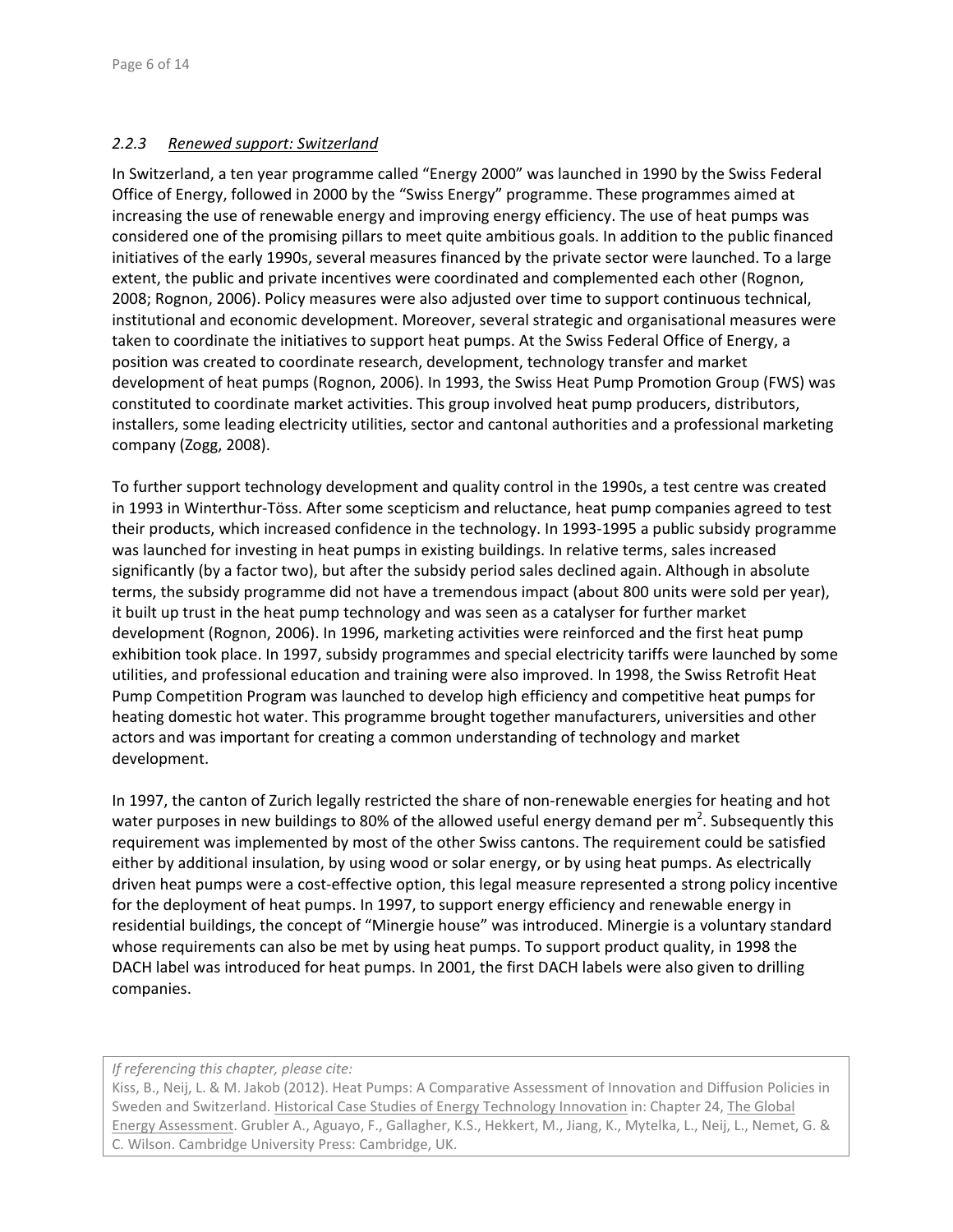**TABLE 2.POLICY INSTRUMENTS AND MAJOR EVENTS RELATED TO HEAT PUMPS IN SWITZERLAND, 1973‐2008** (ROGNON, 2008; ROGNON, 2006; ZOGG, 2008)**.** NOTES: SEE TABLE FOOTNOTES FOR ACRONYMS.

| <b>PHASE</b>                                                                                                                                                                                                                                                                                                                                                 |                                                                                                                                                                           | POLICY INSTRUMENTS AND MAJOR EVENTS                                                                                                                                                                                                                                                                                                                                                                                                               |  |  |
|--------------------------------------------------------------------------------------------------------------------------------------------------------------------------------------------------------------------------------------------------------------------------------------------------------------------------------------------------------------|---------------------------------------------------------------------------------------------------------------------------------------------------------------------------|---------------------------------------------------------------------------------------------------------------------------------------------------------------------------------------------------------------------------------------------------------------------------------------------------------------------------------------------------------------------------------------------------------------------------------------------------|--|--|
| 1973 - 1989<br>Awareness                                                                                                                                                                                                                                                                                                                                     | Increasing<br>awareness of<br>energy and<br>environment<br>issues                                                                                                         | 1974: 1 <sup>st</sup> guidelines of the Swiss Association for Refrigeration<br>1980: 1 <sup>st</sup> conference on heat pump technology in Switzerland<br>1980s: 1 <sup>st</sup> heat pump testing facility (EPFL)<br>1981/82: Start of heat pump system field testing (NEFF and SFOE)<br>1983: Meeting on simplification of approval procedure (SFOE and authorities)                                                                            |  |  |
|                                                                                                                                                                                                                                                                                                                                                              | 1990-1992<br>First steps                                                                                                                                                  | 1990: Launch of Energy2000 (SFOE)<br>1992: Heat pump promotion programme (Energy2000)                                                                                                                                                                                                                                                                                                                                                             |  |  |
| The success story<br>1990 - 2010                                                                                                                                                                                                                                                                                                                             | 1993-1995<br>Bundling of<br>activities                                                                                                                                    | 1993-1995: Subsidy for heat pumps in existing buildings<br>1993-1996: Handbooks for better heat pump installations<br>1995: FAWA - heat pump systems, field testing (SFOE)                                                                                                                                                                                                                                                                        |  |  |
|                                                                                                                                                                                                                                                                                                                                                              | 1996-2000<br>Consolidation                                                                                                                                                | 1996: 1st heat pump exhibition (trade fair for the general public)<br>1997-1998: Subsidies supported by some electricity utilities<br>1997: Standards including that max. 80% of heat and hot water of new buildings could be covered by<br>non-renewable energies (Canton of Zurich)<br>1998: Heat pump retrofit programme and competition (R&D and subsidies)<br>1998: Creation of heat pump quality label DACH (Germany, Austria, Switzerland) |  |  |
|                                                                                                                                                                                                                                                                                                                                                              | 2001-2005<br>Industrialisa-<br>tion                                                                                                                                       | 2000: Launch of Swiss Energy (follow-up programme of Energy 2000)<br>2001: DACH label for drilling companies                                                                                                                                                                                                                                                                                                                                      |  |  |
|                                                                                                                                                                                                                                                                                                                                                              | 2006-2010<br>Path to<br>independence                                                                                                                                      | 2006: Regular 3 day training programme for installers                                                                                                                                                                                                                                                                                                                                                                                             |  |  |
| AWP: Swiss Working Committee of Manufacturers and Distributors (Arbeitsgemeinschaft Wärmepumpen)<br>EPFL: Swiss Federal Institute of Technology in Lausanne (Ecole Polytechnique Fédéral de Lausanne)<br>FAWA: field testing of heat pump systems (Feldanalyse Wärmepumpen)<br>FWS: Swiss Heat Pump Promotion Group (Fördergemeinschaft Wärmepumpen Schweiz) |                                                                                                                                                                           |                                                                                                                                                                                                                                                                                                                                                                                                                                                   |  |  |
|                                                                                                                                                                                                                                                                                                                                                              | NEFF: private national energy research fund, sponsored by oil, gas and electricity utilities (Nationaler Energieforschungs Fonds)<br>SFOE: Swiss Federal Office of Energy |                                                                                                                                                                                                                                                                                                                                                                                                                                                   |  |  |
|                                                                                                                                                                                                                                                                                                                                                              | WPZ: Heat Pump Test Centre in Winterthur-Töss                                                                                                                             |                                                                                                                                                                                                                                                                                                                                                                                                                                                   |  |  |

# **3 EVALUATION OF INNOVATION & DIFFUSION POLICIES**

Over time, numerous policy incentives have lined the path of heat pump technology and market development in Sweden and Switzerland. In both countries, the early policy initiatives were poorly coordinated but supported technology development, knowledge development, the involvement of important actors, and market formation. The market collapse in the mid 1980s could have resulted in a total failure – but did not. The research programmes, continuing in the 1980s, and the set of stakeholders and networks formed in the early years, i.e., public and private funded researchers, authorities and institutions, provided an important platform for further development. The influence of informal "advocacy coalitions" (Sabatier and Jenkins‐Smith, 1993) supported further development of heat pumps and new policy initiatives (Nilsson et al., 2005).

*If referencing this chapter, please cite:*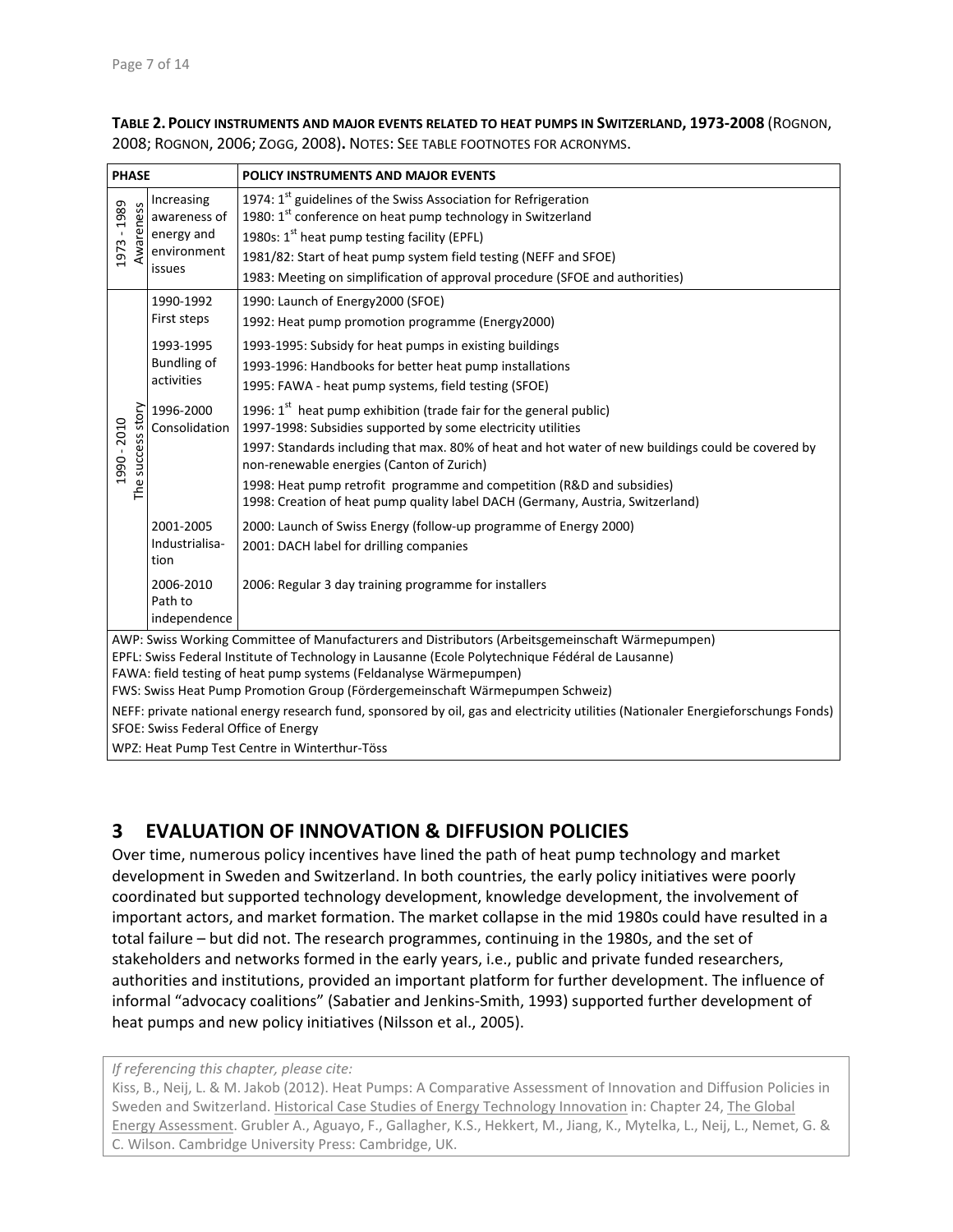In the 1990s and the 2000s both Sweden and Switzerland introduced more strategic, coordinated and flexible policy incentives for the development of heat pumps. The focus was on knowledge development, networking, and market formation, but also on quality control, credibility and legitimacy. R&D, testing & certification was developed in close cooperation with additional strategic market initiatives. Subsidies were introduced as a strategic incentive and catalyst in the 1990s in both Sweden and Switzerland; the role of later subsidies in Sweden is, however, more uncertain. Both countries had a focus on networking, which encouraged important processes of learning. International networking through IEA research may have also played an important role for international learning and spillovers.

### **3.1 Technology developments**

Both in Sweden and Switzerland, continuous government and private R&D support was essential for the development of heat pumps. The R&D programmes supported technical development throughout the boom in heat pump sales in the early 1980s, the market collapse in the mid 1980s and the reinforcement and consolidation of the market in the 1990s and 2000s. Moreover, R&D support extended to the infrastructure in terms of boreholes and drilling processes. In Switzerland, early R&D support in borehole modelling and computer simulation in combination with prior experience in water drilling was essential for heat pump development. In Sweden, less R&D was needed and the development relied on existing experience in water drilling. Both countries developed a leading international position in drilling and boreholes in the early years.

Another key initiative for supporting technology development was the development of test facilities in the 1970s (in Switzerland) and 1980s (in Sweden). In the 1990s the test facilities were considered a vital element for providing reliable and high quality heat pumps. The requirements of testing provided essential quality control and support of the 1990s subsidy programmes. Consequently, the poor reputation of heat pumps from the 1980s could be overcome and credibility re-established. Quality labels were introduced in Switzerland in 1998 and in Sweden in 2005. Quality labels were then also given to drilling companies and drilling installations reflecting the competence of drillers. In Switzerland, the test centre in Winterthur‐Töss measured an increase of 20‐36% in heat pumps' performance (COP) and energy efficiency between 1992 and 2002 (WPZ, 2001). In Sweden, the Technical Research Institute of Sweden measured 13 ‐ 22% improvement in heat pumps' performance (COP) between 1995 and 2005 (SVEP, 2007).

#### **3.2 Market developments and the involvement of actors**

The main driver of the early market development of heat pumps in the 1970s and 1980s was high oil prices. In both countries additional policy instruments accentuated this market demand. In Sweden, the focus was on demonstration programmes and subsidies; the subsidies were, however, fragmented and uncertain. In Switzerland, incentives for market development also addressed networking. In the beginning, market actors involved in both the sale and production of heat pumps were small and working locally. As the market grew in the 1980s the number of actors increased; relevant actors included heat pump manufacturers, retailers, driller and installation suppliers, research organizations, authorities, certifying bodies and test institutes. The collapse of the heat pump market in the mid 1980s, as a result of cheap heating oil (and a subsidy withdrawal in Sweden), reduced the number of heat pump manufacturers and retailers as well as maintenance personnel in both markets. This had severe

#### *If referencing this chapter, please cite:*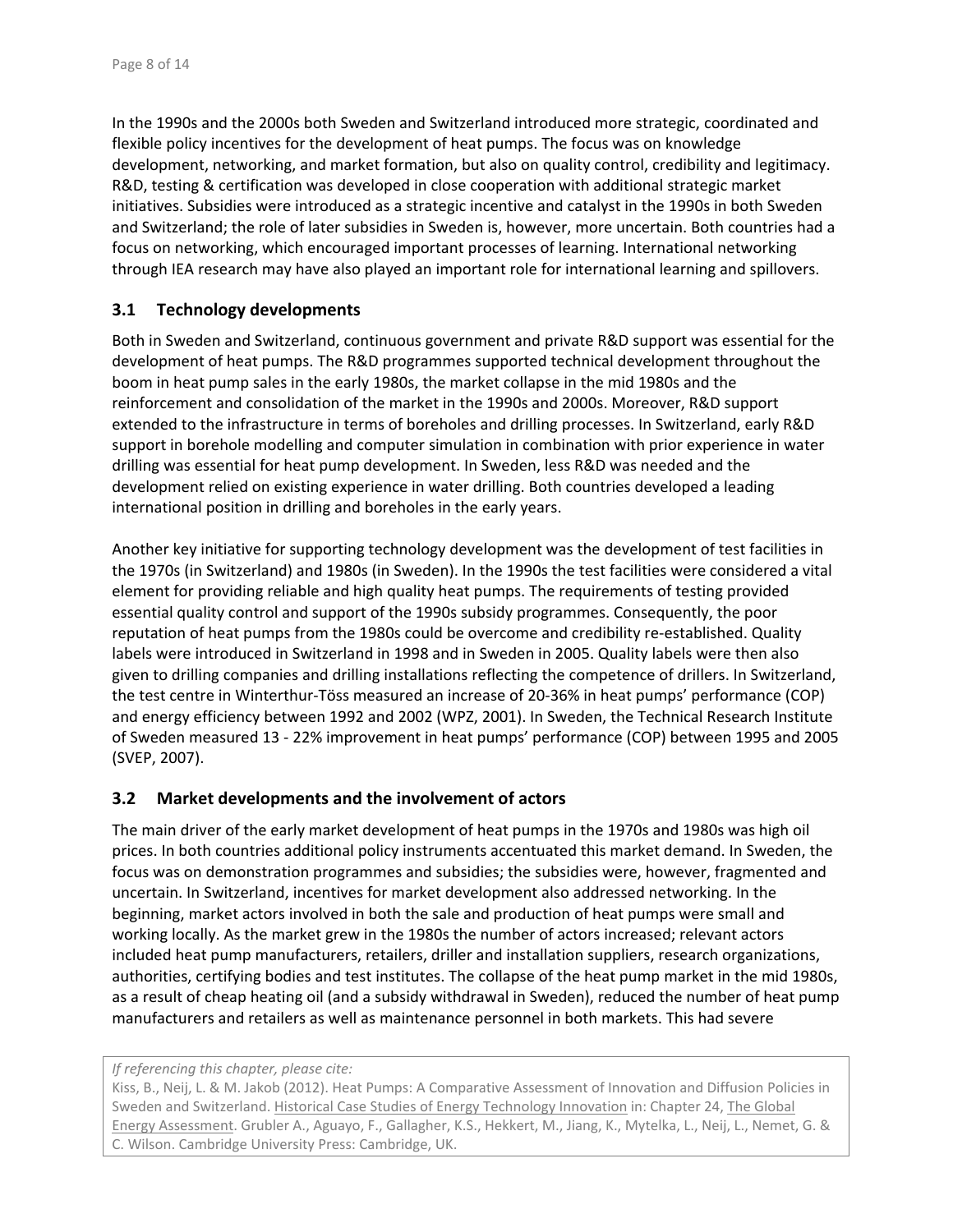consequences not only on the sales of new heat pumps but also on the maintenance of the installed ones.

In the early 1990s, as a result of increasing concerns about environmental pollution as well as strong lobbying from the advocacy coalition, both Sweden and Switzerland decided to strengthen the heat pump market. In Sweden, a well‐coordinated market transformation programme was launched based on a technology procurement programme in combination with test and certification programmes, subsidies and massive information activities. The procurement not only provided high quality technology and substantial market support but also essential interactions among actors. In Switzerland, strategic research activities, subsidies as well as education, training and networking were introduced. As in Sweden, the subsidies were to have a catalytic effect on the market, but were also limited in time. The establishment of organisations for coordination and networking was also important. The programmes in both countries should not be seen in terms of individual policy instruments but rather as strategic and coordinated programmes to re‐ignite the market. As a result of these programmes the market for heat pumps took off again. Industrial production ramped up and the number of manufacturers stabilized. In Sweden, "one-stop-shop contractors" were formed – taking responsibility for the entire heat pump system (design, installation and start‐up).

In the 2000s, the support of heat pumps continued in both Sweden and Switzerland. In Sweden, market development was, again, supported through subsidies. However, uncertainties regarding the duration and magnitude of these subsidies undermined manufacturers' long-term investments in technology development. As a result, between 2000 and 2003, 26% of the ground source heat pumps installed in Sweden were reported to have some imperfections (Snaar, 2005). In Switzerland, the market development of heat pumps in the 2000s was driven by law (maximum share of non‐renewable energy for heating) and by voluntary standards ("Minergie" houses). The approaches in Sweden and Switzerland, i.e., subsidies as well as legal requirements and voluntary standards, effectively supported strong market growth in the late 1990s and 2000s. However, the subsidies applied in Sweden over the years have contributed to large government expenditures, in comparison with the use of mandatory and voluntary standards to direct industry expenditure in Switzerland.

#### **3.3 Cost developments**

The policy programmes and their effect on increased production and sales of heat pumps have provided opportunities for cost reductions over time. In Switzerland, cost reduction is reflected in the decreasing consumer prices of ground source heat pumps for new single family houses (see Figure 3). During the past three decades, costs have been reduced by more than a factor two. In the early 1980s, the total cost of heat pump systems was almost twice as high as for fossil fuel heating systems; currently heat pumps are cost‐competitive. Important drivers of cost reduction have been economies of scale (mass production), not only for heat pumps as such, but also for borehole drilling (for instance, capital costs of drilling systems could be distributed to more clients), and continuous technology improvements. Moreover, parts of the heat pumps are now imported at a lower cost than when produced in Switzerland.

*If referencing this chapter, please cite:*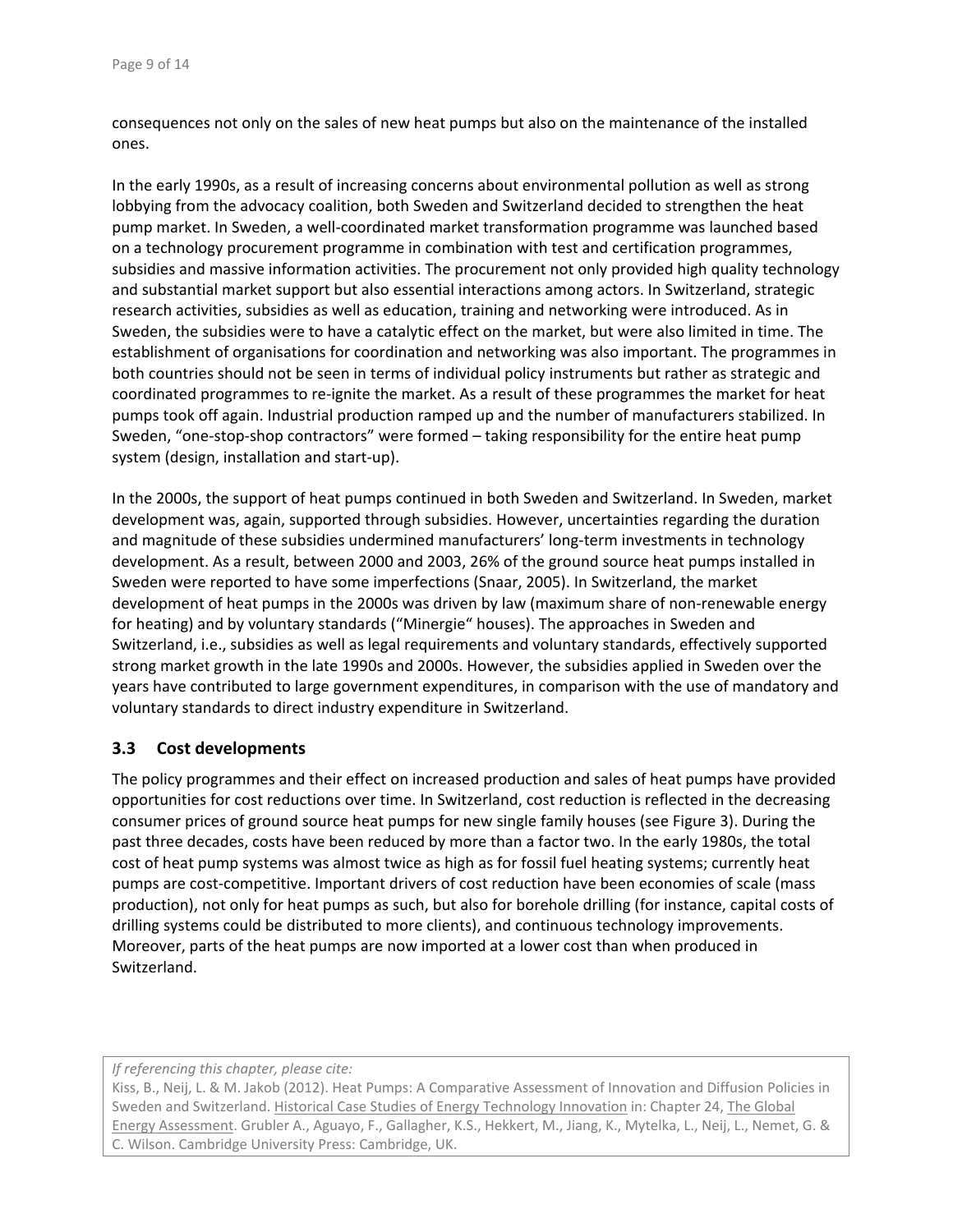

**FIGURE 3. NUMBER AND COST OF HEAT PUMPS INSTALLED IN SWEDEN AND SWITZERLAND.** NOTES: COSTS INCLUDE THE COST OF HEAT PUMP UNITS AND EXCLUDE COSTS RELATED TO INSTALLATION AND DRILLING. IN SWEDEN, THE SALES FIGURES ARE BASED ON DATA FROM THE SWEDISH HEAT PUMP ASSOCIATION (SVEP, 2007); COST FIGURES IN SWEDISH KRONA (SEK) ARE BASED ON DATA FROM THE SWEDISH ENERGY AGENCY (ENERGIMYNDIGHETEN, 1999; ENERGIMYNDIGHETEN, 2002B; ENERGIMYNDIGHETEN, 2004; ENERGIMYNDIGHETEN, 2006), THE SWEDISH CONSUMER AGENCY (KONSUMENTVERKET, 1986; KONSUMENTVERKET, 2004) AS WELL AS ONLINE TEST MAGAZINES (LAGERGREN, 1995; LAGERGREN, 1999) AND COMPANY PRODUCT SHEETS. IN SWITZERLAND, SALES FIGURES ARE BASED ON DATA FROM BASICS (2002) AND FWS (2009); COST FIGURES IN SWISS FRANCS (CHF) ARE FROM FWS STATISTICS. THE BASE YEAR FOR THE COST INDEX IS 2008, THE BASE CURRENCY IS SEK. PRICES OF SWISS HEAT PUMPS IN CHF ARE CONVERTED INTO SEK USING ANNUAL AVERAGE MARKET EXCHANGE RATES (WWW.OANDA.COM). IN 2008, THE AVERAGE PRICE OF A GROUND SOURCE HEAT PUMP UNIT (6.6 ‐ 8.6 KW) IN SWEDEN AMOUNTED TO AROUND 53,000 SEK (8,140 USD). IN SWITZERLAND, COMPARABLE PRICES FOR HEAT PUMP UNITS OF 7.6 KW WERE AROUND 7,800 CHF (47,000 SEK OR 7,230 USD).

In Sweden, as in Switzerland, consumer prices of ground source heat pumps have reduced over time; however, the trend differs in the two countries. In Sweden, the consumer price merely slightly decreased between 1985 and 1995; despite several drivers of cost reduction (i.e., incremental technology improvements, standardization and industrialization of production) it then remained fairly stable until the mid 2000s. As Figure 3 shows, the cost reduction has been stronger in Switzerland over the years, however, the consumer price level has been lower in Sweden until the beginning of 2000s. The reason for the constant consumer prices in Sweden could include limited competition of contractors and fragmented and uncertain subsidies; however this has not been verified by interviews carried out as part of this study. The price increase in 2006 can clearly be related to the introduction of a subsidy in an already saturated market. Another explanation may be that the components of the Swedish heat pumps are all manufactured in Sweden, whereas manufacturers in Switzerland import most of the components and claim this to be a major source of cost reductions.

*If referencing this chapter, please cite:*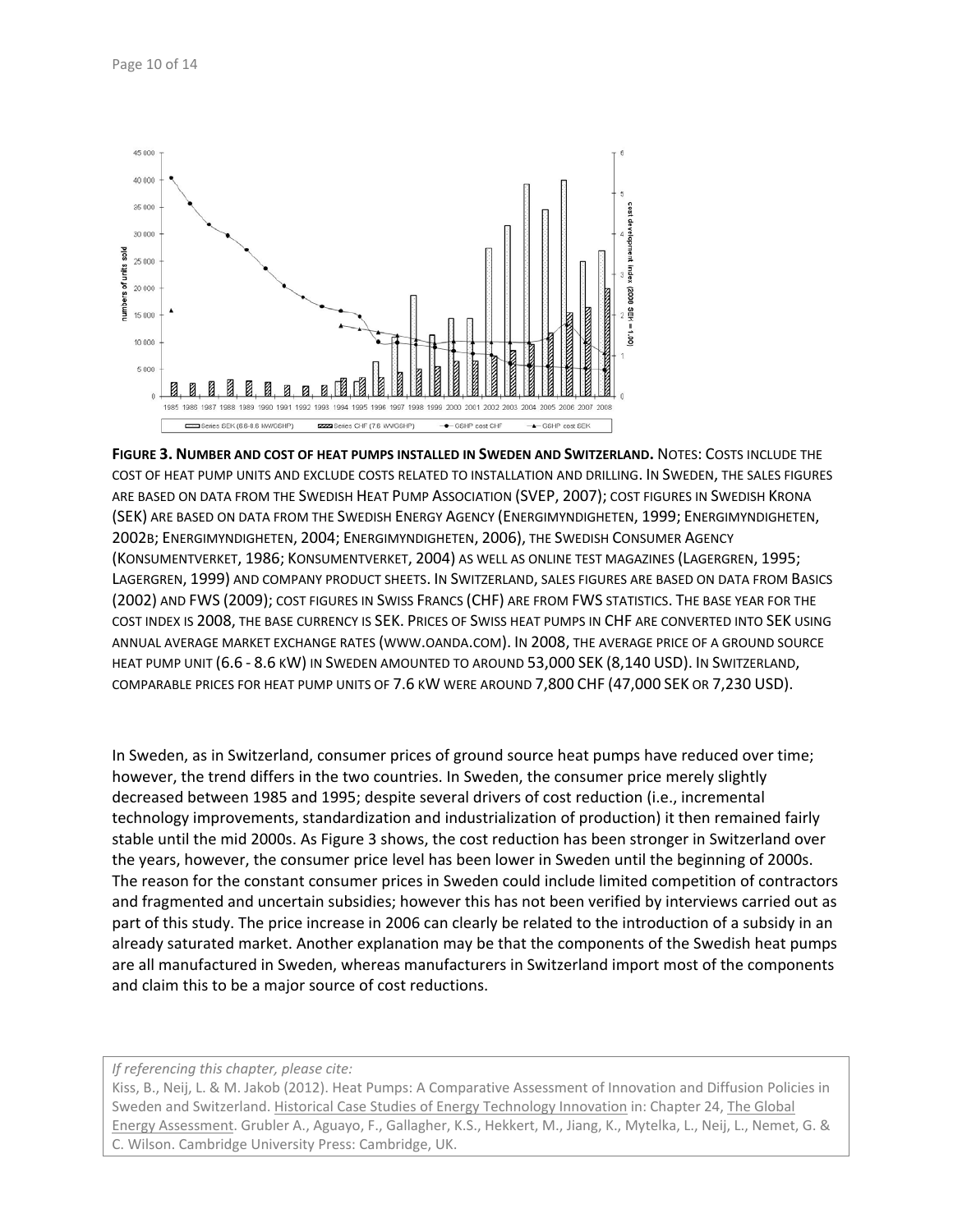The cost reductions over time observed in Figure 3 are shown in Figure 4 as a learning curve which expresses capital or investment costs as a function of cumulative deployment. The characteristic declining cost profile is clearly seen, as is the contingency of the rate of decline and stabilisation on market conditions (e.g., Swiss and Swedish differences) and technological maturity.



**FIGURE 4. COST OF HEAT PUMPS AS A FUNCTION OF CUMULATIVE EXPERIENCE: LEARNING CURVES.** NOTE: LOG‐SCALE X AND Y AXES.

## **4 INSIGHTS FOR INNOVATION AND DIFFUSION POLICIES**

Assessment of the policy incentives applied in Sweden and Switzerland to support the development of heat pumps and their emerging market can be used to illustrate some important characteristics of policy learning.

First of all, this case study shows the need for long term and continuous support for energy technology innovation. The first attempts to influence the introduction of a new technology may fail, thus continuous support is needed to overcome initial shortcomings. The technology lifecycle, from innovation through to widespread diffusion, takes time. In the case of heat pumps, early government support was introduced in the 1970s but it was not until the 2000s that a major market increase was seen and production was industrialised. Over time, the combination of policy instruments may have to change and the approach used by the government needs to be flexible. Initially, policy may allow and support entrepreneurial testing, but this should be developed into stable strategies over time to allow industry to make long‐term investments in standardised products.

Secondly, policy interventions need to consider both the development of the technology and its emerging market and actors. In other words, R&D is necessary but not sufficient. Market formation also

*If referencing this chapter, please cite:*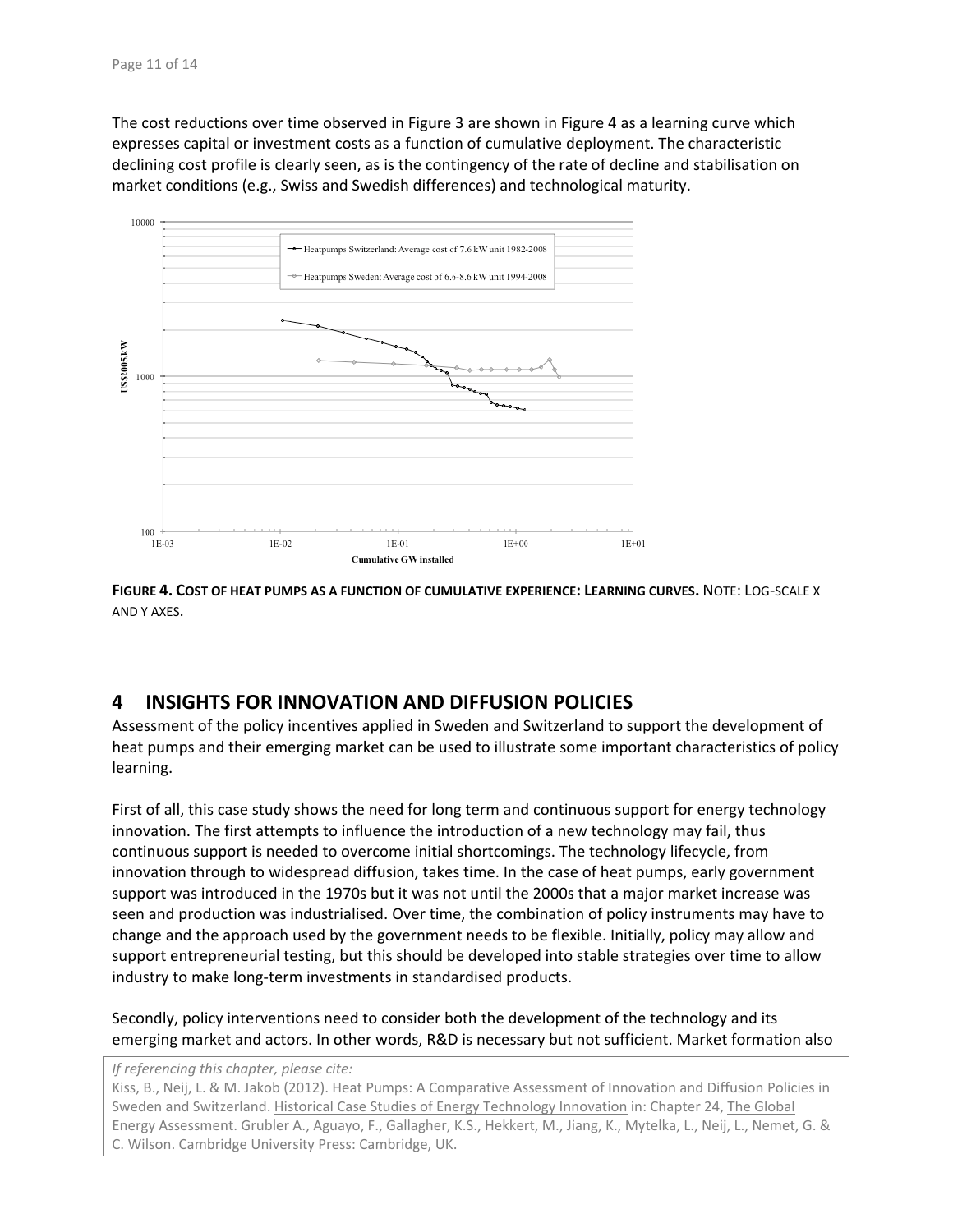requires policy incentives that support learning processes related to the use of the products. Moreover, various support for building and strengthening actor‐networks is essential for improving strategic integration and learning to ensure feedback and spillover effects.

Thirdly, testing and certification processes are needed not only to support technical quality but also credibility and legitimacy. R&D initiatives as well as subsidies require testing and certification to support a stable market development. Due to an emphasis on quality assurance in the early 1990s, the market of heat pumps started to grow again after having collapsed in the mid 1980s. By establishing a system for quality assurance, both Sweden and Switzerland created reliable products and a high level of public acceptance.

## **5 FURTHER READING**

For an international review of the technical development of heat pumps and the Swiss examples and contribution to this development, see Zogg, 2008. Rognon (2006; 2008) provide a good insight into the role of the state in the promotion of heat pumps on the market. For an overview of the Swedish heat pump market development, see Törnell, 2007.

# **6 REFERENCES**

- Åstrand, K., Nordqvist, J. & Khan, J., 2005. Stakeholder participation in the policy process: What are the effects on the implementation of policy instruments? *In:* Sophie Attali, K. T., ed. Energy Savings ‐ What Works & Who Delivers? ‐ ECEEE 2005 Summer Study, 30 May – 4 June 2005 2005 Mandelieu La Napoule, France. eceee, 53‐62.
- Basics, 2002. *Neue Elektro‐Wärmepumpenstatistik ‐ Dokumentation der Ergänzungsarbeiten [New Heat Pump Statistics],* Bern, Basics AG on behalf of Swiss Office of Energy (SFOE).
- BFE, 2010. *Analyse des schweizerischen Energieverbrauchs 2000‐2009 nach Verwendungszwecken [Analysis of Switzerland's energy consumption 2000‐2009],* Bern, Bundesamt für Energi.
- Boverket, 2008. *Alternativa uppvärmningsformer i befintliga permanentbebodda småhus [Alternative heating methods in the existing small family‐house stock],* Karlskrona, The National Board of Building, Housing and Planning.
- EGEC, 2009. Geothermal Heat Pumps ‐ Ground Source Heat Pumps. Brussels: European Geothermal Energy Council.
- Energimyndigheten, 1999. *Villavärmepumpar [Heat pumps for single family houses],* Stockholm, Swedish Energy Agency.
- Energimyndigheten, 2002a. *Värme i Sverige [Heating in Sweden],* Eskilstuna, Swedish Energy Agency.
- Energimyndigheten, 2002b. *Villavärmepumpar ‐ Energimyndighetens sammanställning över värmepumpar för småhus [Heat pumps for single family‐houses],* Eskilstuna, Swedish Energy Agency.
- Energimyndigheten, 2004. *Villavärmepumpar ‐ Energimyndighetens sammanställning över värmepumpar för småhus [Heat pumps for single family‐houses],* Eskilstuna, Swedish Energy Agency.
- Energimyndigheten, 2006. *Villavärmepumpar ‐ Energimyndighetens sammanställning av värmepumpar för småhus [Heat pumps for single family‐houses],* Eskilstuna, Swedish Energy Agency.

*If referencing this chapter, please cite:*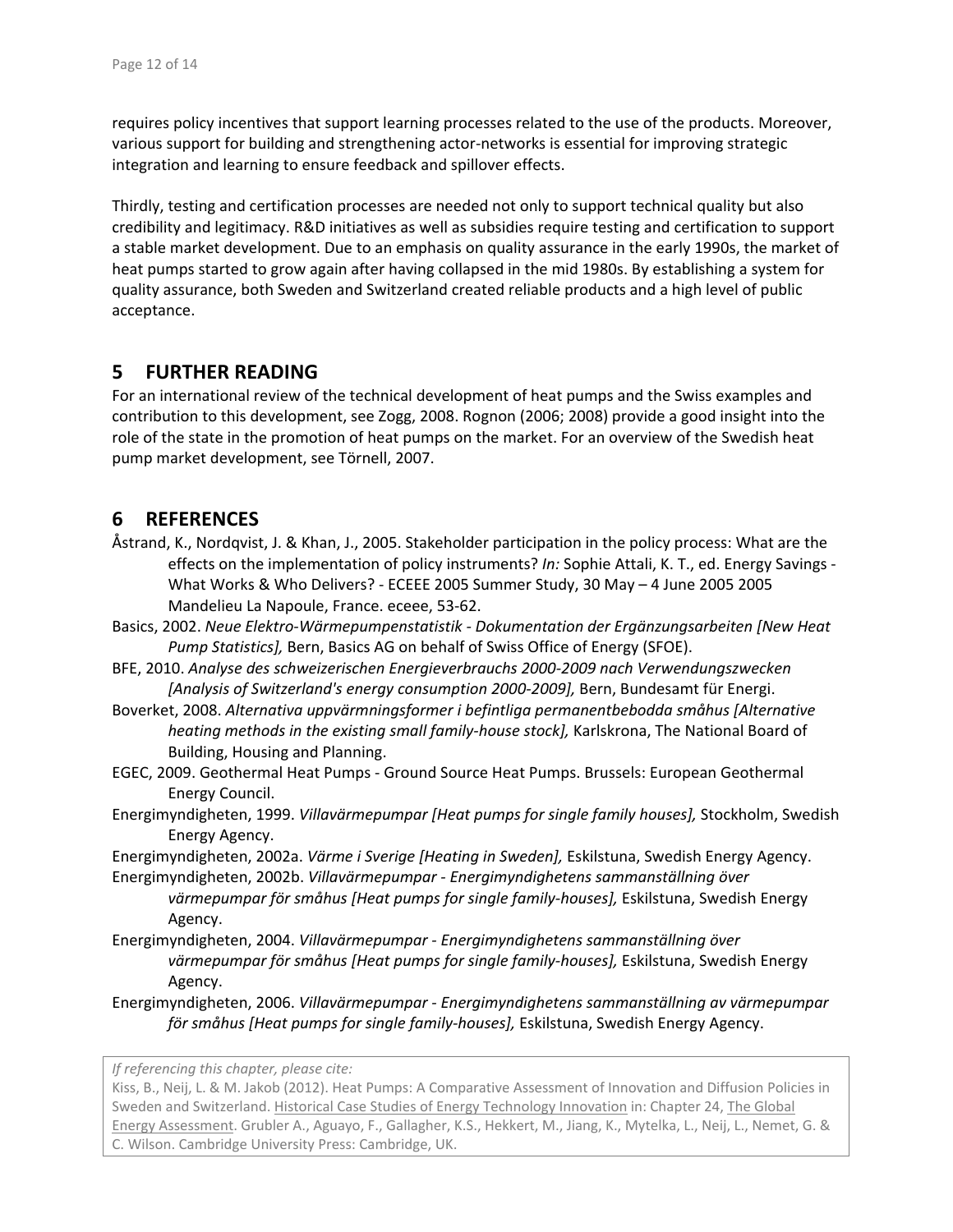- Energimyndigheten, 2007a. *Effektivare energianvändning [More efficient energy use],* Eskilstuna, Swedish Energy Agency.
- Energimyndigheten, 2007b. *Hushåll och energibeteende [Household and energy behaviour],* Eskilstuna, Swedish Energy Agency.
- Energimyndigheten, 2008. *Energiindikatorer 2008 ‐ Uppföljning av Sveriges energipolitiska mål ‐ Tema: Förnybar energi [Energy Indicators ‐ Follow‐up on the goals of the Swedish energy policy ‐ Renewables],* Eskilstuna, Swedish Energy Agency.
- Energimyndigheten, 2009. *Energistatistik för småhus, flerbostadshus och lokaler 2008 [Energy statistics for dwellings and non‐residential premises 2008],* Eskilstuna, Swedish Energy Agency.
- Florin, L., 1987. *Värmepumpar. Aktuella förändringar och framtidsutsikter [Heat pumps. Actual changes and future perspectives],* Stockholm, Swedish Energy Agency.
- FWS, 2009. *FWS Heat Pump Statistics* [Online]. FWS, Fördergemeinschaft Wärmepumpen Schweiz. Available: http://www.fws.ch/zahlen\_04.html. 11 June 2009.
- IEA, 2008. *Energy Technology Perspectives 2008 ‐ Scenarios and Strategies to 2050,* Paris, Organization for Economic Cooperation & Development.
- Konsumentverket, 1986. *Värme i småhus ‐ en handbok om renovering och byte av värmeanläggningar. [Heating in single family houses ‐ manual on refurbishment and changing heating devices.]*, The Swedish Consumer Agency.
- Konsumentverket, 2004. *Värme i småhus ‐ marknadsöversikt [Heating in single family‐houses ‐ market overview],* Karlstad, Swedish Consumer Agency.
- Lagergren, M., 1995. Billig i drift dyr att installera [Cheap to run expensive to install]. *Råd & Rön.*
- Lagergren, M., 1999. Pumpen som spar pengar [The pump that saves money]. *Råd&Rön.*
- Lindeberg, P., 1984. *Forskning kring värmepumpar. Teknikutveckling och systemuppbyggnad med Byggforskningsrådets stöd ‐ en översikt [Research on heat pumps],* Stockholm, BFR, Byggforskningsrådet, Statens råd för byggnadsforskning.
- Miljöstyrningsrådet, 2008. *Teknikupphandling ‐ Verktyg för att främja innovationer och miljöteknik [Technology Procurement ‐ Tool to Promote Innovation and Environmental Technology],* Stockholm, The Swedish Environmental Management Council.
- Neij, L. & Öfverholm, E., 2001. Strategies for improving energy efficiency. *In:* Silveira, S. (ed.) *Building Sustainable Energy Systems ‐ Swedish Experience.* Stockholm: Svensk Byggtjänst AB.
- Nilsson, L. J., Åhmans, M. & Nordqvist, J., 2005. Cygnet or ugly duckling ‐ what makes the difference? A tale of heat-pump market developments in Sweden. *In:* Energy Savings - What Works & Who Delivers? ECEEE 2005 Summer Study,, 2005 Mandelieu La Napoule, France.
- Nowacki, J. E., 2007. *Heat pumps in energy statistics ‐ Suggestions,* Lidingö, Nowab.
- Rognon, F., 2006. Förderung der Wärmepumpe in der Schweiz mit marktkonformen Instrumenten [Support of Heat Pump in Switzerland]. *In:* 4. Wärmepumpen‐Symposium, 25 October 2006 2006 Berlin.
- Rognon, F., 2008. The Role of the State and the Economy in the promotion of heat pumps on the market. *In:* 9th International IEA Heat Pump Conference, 20 – 22 May 2008 2008 Zürich, Switzerland.
- Sabatier, P. A. & Jenkins‐Smith, H., 1993. Policy Change and Learning. An advocacy coalision approach. Boulder Co.: Westview Press.
- SFS1997:635, 1997. *Förordning om statligt bidrag till vissa investeringar för att minska elanvändningen i bostäder och vissa lokaler [Ordinance on governmental subsidy to specific investments to reduce*

*If referencing this chapter, please cite:*